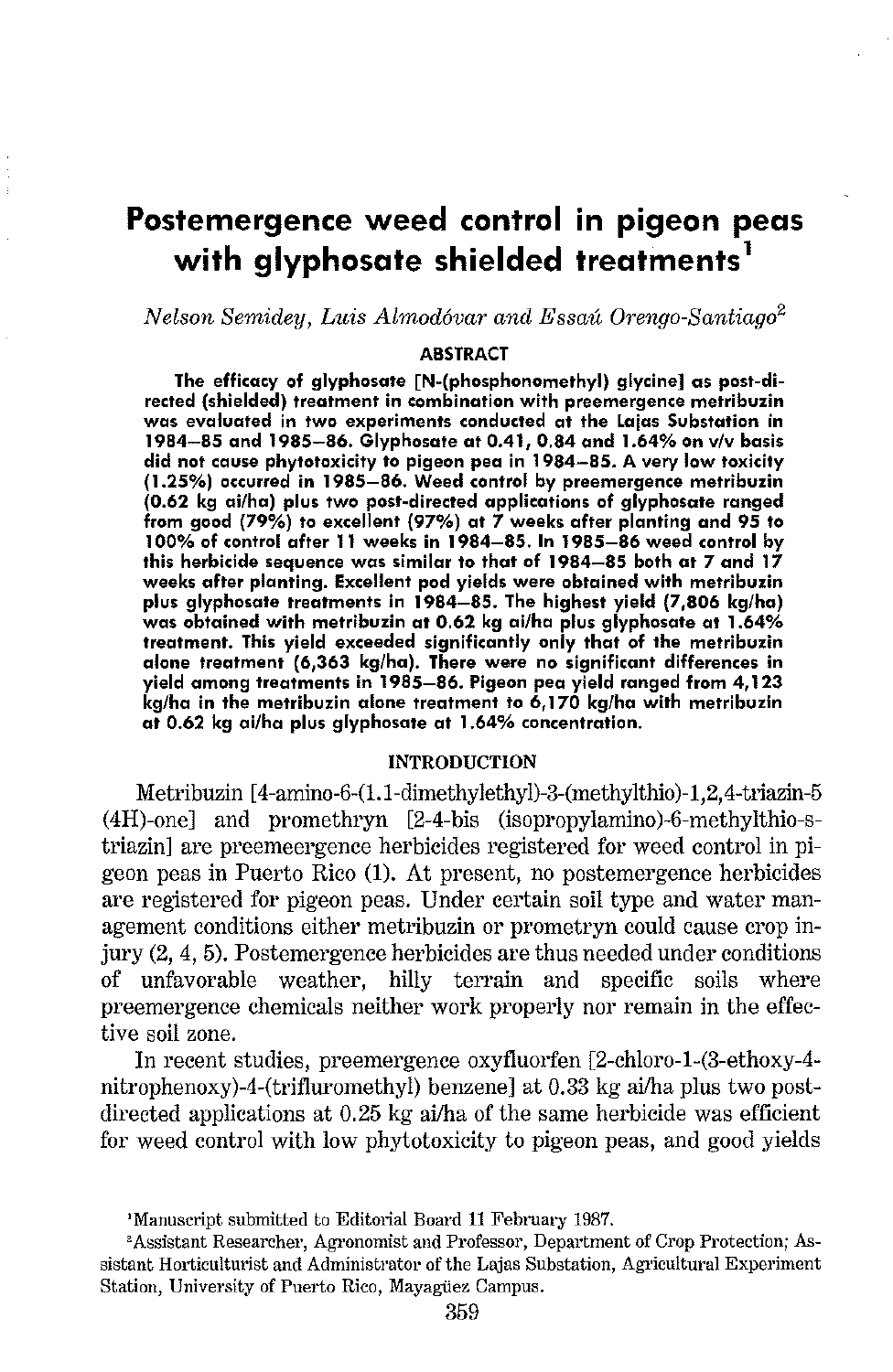were obtained (8). Glyphosate applied post-directed at 5 weeks after planting (at 0.20%, 0.41% and 0.84% *vlv* concentrations) in combination with preemergence metribuzin (0.56 kg ai/ha) provided excellent weed control in pigeon peas; phytotoxicity was not detected and good yields were obtained in a San Antón soil (Mollisol) in 1980 (3). However, glyphosate at the same concentrations applied postemergence 3 weeks after planting without a preemergence herbicide treatment caused significant stand reduction to pigeon peas in 1983 (3).

Even though glyphosate is a nonselective herbicide, it can be used selectively against most weed species, depending on the timing and manner of its application (9). In many vegetable crops, glyphosate can be used as a pre-plant treatment against actively growing weeds, but only before the emergence of crops (1). Thus, directed spraying of glyphosate in plantains, tomato and sweet pepper plants is effective (6, 7). In the present study two experiments evaluated the efficacy of glyphosate as a post-directed shielded spray in sequence with preemergence metribuzin in order to improve crop selectivity for subsequent registration of this chemical in pigeon peas.

## **MATERIALS AND METHODS**

Two experiments with Kaki cv. pigeon pea were conducted at the Lajas Substation during 1984-85 and 1985-86 growing seasons. The 1984-85 experiment was planted in July 31, 1984, and the 1985-86 in June 26, 1985. Both experiments were established in a Vertisol soil (23.6- 28.5% sand, 8.5-32.0% silt and 44.4-63.0% clay) with pH 5.95 in 1984-85 and pH 5.56 in 1985-86. Soil organic matter content was 3.0% in both experiments. Experimental plots consisted of four rows (6.1 m long and 0.9 m apart) arranged in a randomized complete block design with five treatments and four replications. Pigeon pea seeds were spaced 30 em in the row. In both experiments the whole experimental area was treated with metribuzin at  $0.62$  kg ai/ha the day after planting and then irrigated overhead with approximately 1.5 em of water. Total rainfall was 794 mm in the 1984-85 experiment and 859 mm in 1985-86. Furrow irrigation was applied once in August to supplement rainfall in both growing sea**sons.** 

## 1984-85

In 1984-85, glyphosate at 0.41%, 0.82% and 1.64% v/v concentrations was first applied at 5 weeks after planting, followed by a second application 4 weeks later. A hand-pump sprayer with a protective shield above the nozzle tip with approximately 1.0 kg per em' pressure was used to avoid drift of glyphosate solutions. A spray volume of 225 L/ha of herbicide solution was used for each application. Hand-weeded check was weeded at 6 weeks after planting. Weed counts in 0.5 meter square and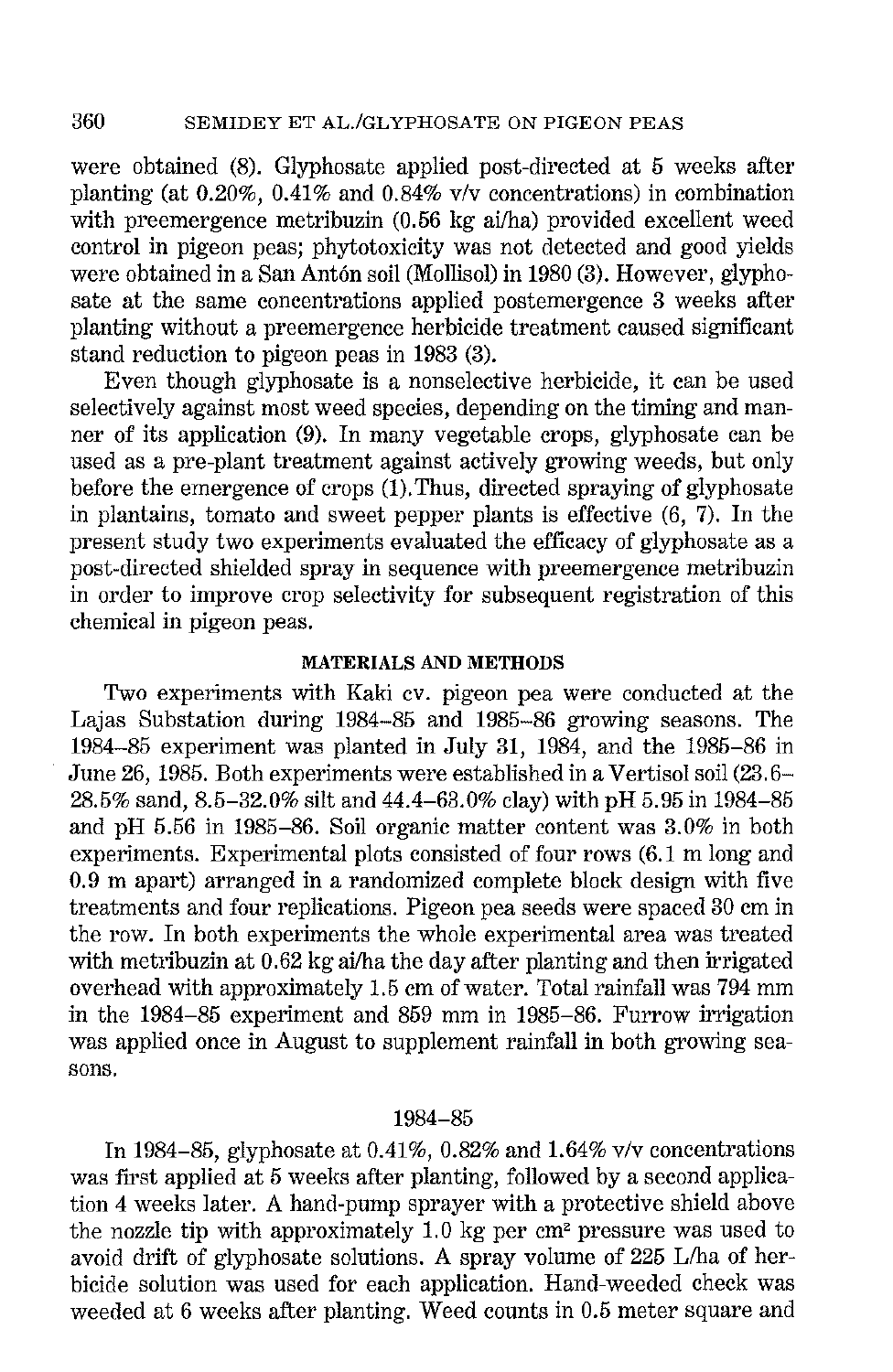phytotoxicity evaluations were recorded at 7 and 11 weeks after planting. Percentage weed control data was calculated from weed counts on glyphosate treated plots compared to those of metribuzin (alone) treatment. Pigeon pea pods (mature-green) were harvested twice ( 8 and 21 January 1985).

## 1985-86

In the 1985-86 experiment, glyphosate at the same concentrations as those of the 1984-85 experiment was first applied at 5 weeks after planting followed by a second application 8 weeks later. A spray volume of 450 L/ha of herbicide solution was used during the first application and 225 L/ha for the second. Hand-weeded check was weeded at 3 and 7 weeks after planting. Weed counts in 0.5 meter square and phytotoxicity evaluations were recorded at 5, 7 and 17 weeks after planting. Percentage weed control data was calculated from initial weed counts recorded at 5 weeks versus subsequent weed counts made at 7 and 17 weeks in each plot, respectively. Pigeon pea pods were harvested in four pickings from 4 January 1986, to 11 March 1986.

### RESULTS **AND** DISCUSSION

The predominant weed species in the experimental area at first glyphosate application were spurge *(Euphorbia heterophylla L.)* and itchgrass *(Rottboellia exaltata* L. f.) with mean population densities of 14.6 and 6.8 plants/0.5 m', respectively. Table **1** shows the effects of different herbicide treatments on phytotoxicity, weed control and yield of Kaki pigeon pea during 1984-85. Since preemergence metribuzin was applied, the first glyphosate application was not conducted until 5 weeks after planting. No phytotoxicity on pigeon pea was detected because precautions were taken to prevent glyphosate drift. Weed control provided by metribuzin (0.62 kg ai/ha) in sequence with the first application of glyphosate at  $0.41\%$ ,  $0.82\%$  and  $1.64\%$  concentrations was from good (79%) to excellent (97%) after 7 weeks. Preemergence metribuzin plus a second application of glyphosate at the same concentrations improved weed control with 95% to 100% control up to 11 weeks.

Table 1 also shows the yields of mature-green pods of Kaki pigeon peas recovered in 1984-85. Excellent crop yields were obtained with preemergence metribuzin in sequence with two glyphosate applications at 0.41%, 0.84% and 1.64% concentrations, similar to the yield obtained with metribuzin plus handweeding. The highest pigeon pea yield  $(7,806)$ kg/ha) was obtained with metribuzin plus glyphosate at 1.64%. It outyielded significantly that of metribuzin (alone) treatment.

# 1985-86

The predominant weed species at first glyphosate application were spurge *(E. heterophylla),* morning glory *[Ipomoea tiliacea* (Wild.)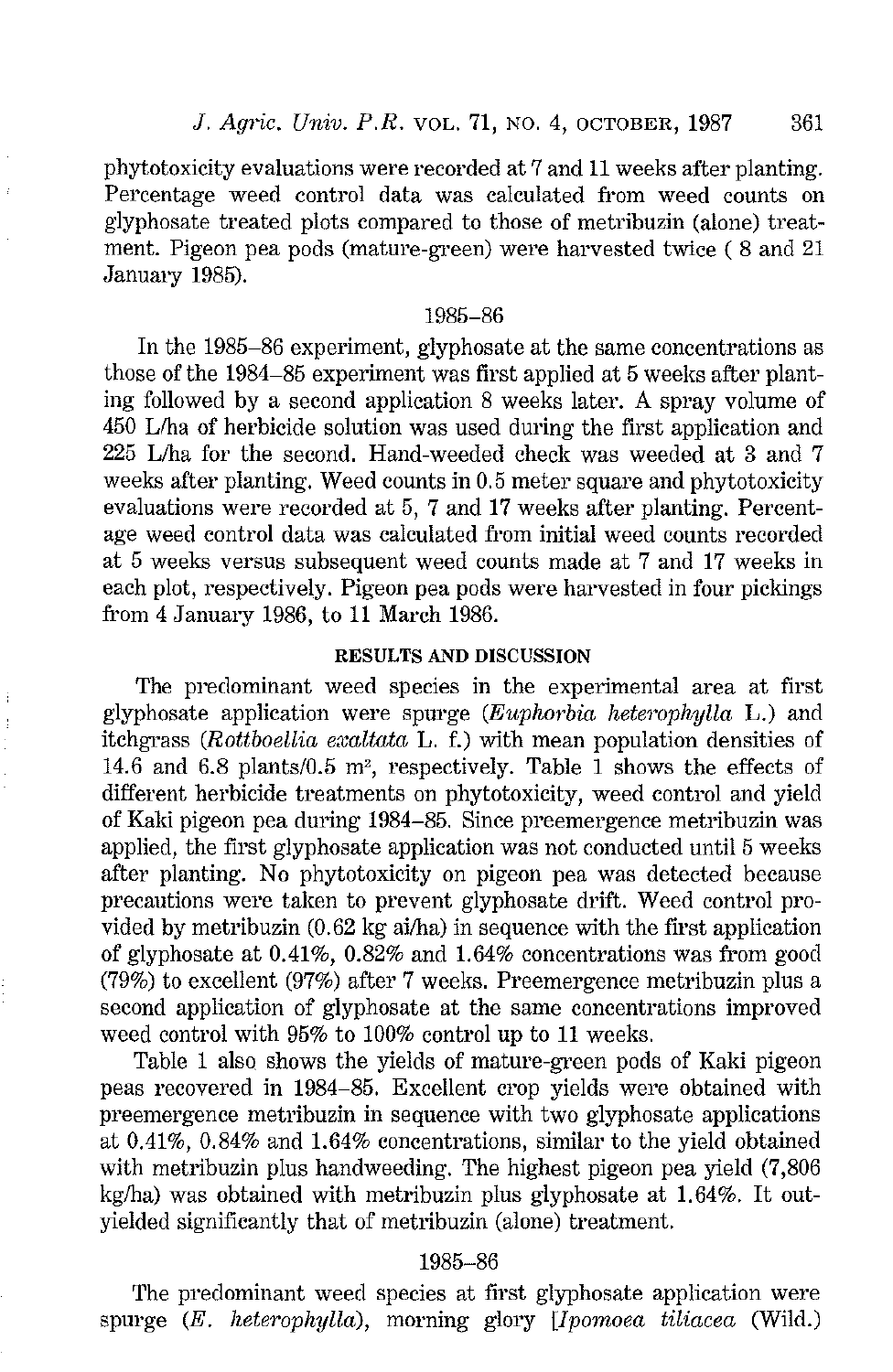| Treatment <sup>1</sup>                                          | Phytotoxicity <sup>2</sup> |          | Weed control <sup>3</sup> |          | Yield of mature-green     |  |  |  |
|-----------------------------------------------------------------|----------------------------|----------|---------------------------|----------|---------------------------|--|--|--|
|                                                                 | 7 veeks                    | 11 weeks | 7 weeks                   | 11 weeks | pods (kg/ha) <sup>4</sup> |  |  |  |
|                                                                 | $\mathcal{O}_n$            |          |                           |          |                           |  |  |  |
| Metribuzin (0.62 kg ai/ha)<br>Glyphosate $(0.41\% \text{ v/v})$ | 0                          | $\theta$ | 79                        | 95       | 7,692 ab                  |  |  |  |
| Metribuzin (0.62 kg ai/ha)<br>Glyphosate $(0.82\% \text{ v/v})$ | 0                          | $\theta$ | 86                        | 100      | 7,623 ab                  |  |  |  |
| Metribuzin (0.62 kg ai/ha)<br>Glyphosate $(1.64\% \text{ v/v})$ | 0                          | $\theta$ | 97                        | 96       | 7.806 a                   |  |  |  |
| Metribuzin (0.62 kg ai/ha)<br>Handweeding                       | 0                          | $\theta$ | 100                       | $\bf{0}$ | 7.107 ab                  |  |  |  |
| Metribuzin (0.62 kg ai/ha)                                      | 0                          | 0        | 0                         | 0        | $6,363$ b                 |  |  |  |
| CV(%)                                                           |                            |          |                           |          | 11.6                      |  |  |  |

**TABLE 1.**-Effect of preemergence metribuzin and two directed postemergence applications *of glyphosate on phytotoxicity, weed cont1'0l and yield of Kaki pigeon peas in 1984-85* 

<sup>1</sup>**Metribuzin was applied at planting and glyphosate directed postemergence at 5 and 9 weeks after planting. 2Mean rating of four replications, with 0 representing no visible effect and 100 complete** 

stand kill.<br><sup>3</sup>Based on weed counts (plants/0.5 m<sup>2</sup>) recorded on plots 7 and 11 weeks after planting<br>compared to standard metribuzin (0.62 kg ai/ha) as check treatment.

 $4$ Means followed by the same letters do not differ significantly at  $P=0.05$ ; Duncan's **multiple range test.** 

Choisy], johnsongrass *(Sorghum halepense L.)*, itchgrass *(R. exaltata)* and junglerice *[Echinochloa colonum* (L.) Link]. Their population densities (plants/0.5 m<sup>2</sup> before glyphosate application) at 5 weeks ranged as follows: spurge  $67.2-117.5$ , morning glory  $0.7-4.0$ , johnsongrass  $0.2-3.7$ , itchgrass  $0.7-2.0$  and junglerice  $0.2-1.7$  plants/ $0.5$  m<sup>2</sup>, respectively. Table 2 shows the effect of different herbicide treatments on phytotoxicity, weed control and yield of Kaki pigeon pea in 1985-86. Phytotoxicity of glyphosate at 0.82% and 1.64% v/v concentrations was very low (1.25% stand kill) after 7 weeks. No phytotoxicity was detected after 17 weeks. Weed control by metribuzin  $(0.62 \text{ kg a}i/\text{ha})$  in combination with glyphosate (at the three concentrations) was from good (79%) to excellent (91%) after 7 weeks, similar to that of the 1984-85 experiment. Preemergence metribuzin plus hand weeding gave satisfactory weed control (77%) up to 7 weeks, but the unweeded treatment had poor control. Preemergence metribuzin plus second application of glyphosate at three concentrations gave excellent weed control (94-99%) up to 17 weeks.

Table 2 also shows the yields of mature-green pods of Kaki pigeon pea harvested in 1985-86. The yields were somewhat lower than in 1984- 85 because the excessive rainfall adversely affected normal blooming. Data were similar to those reported previously in a recent study (8). There were no significant differences  $(P=0.05)$  in yield between treat-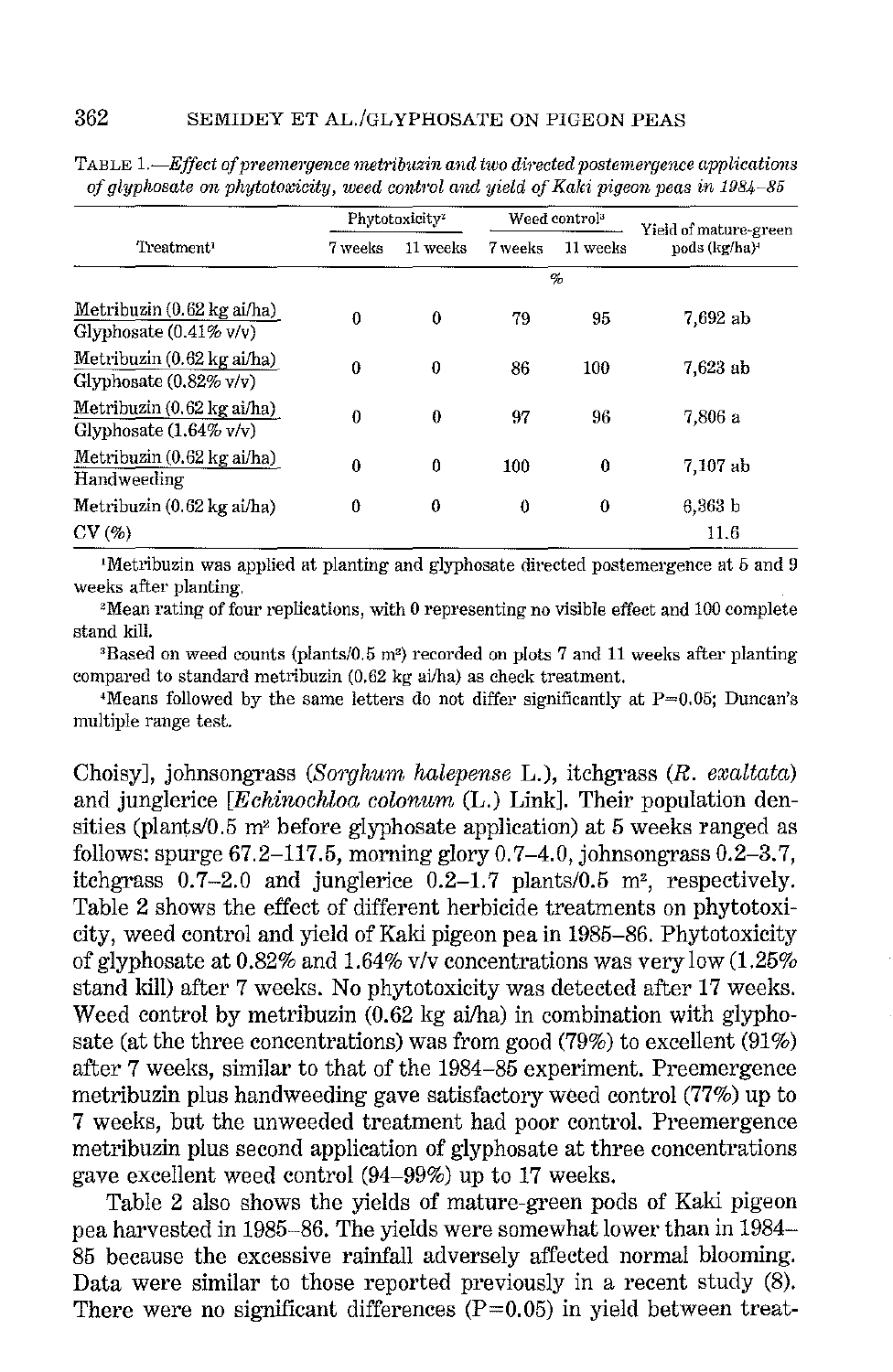| Treatment <sup>1</sup>                                                           | Phytotoxicity <sup>2</sup> |          | Weed control <sup>3</sup> |          | Yield of mature-green     |  |  |  |
|----------------------------------------------------------------------------------|----------------------------|----------|---------------------------|----------|---------------------------|--|--|--|
|                                                                                  | 7 weeks                    | 17 weeks | 7 weeks                   | 17 weeks | pods (kg/ha) <sup>4</sup> |  |  |  |
|                                                                                  | $\%$                       |          |                           |          |                           |  |  |  |
| Metribuzin (0.62 kg ai/ha)<br>Glyphosate $(0.41\% \text{ v/v})$                  | 0.0                        | 0        | 79                        | 94       | 5,875 a                   |  |  |  |
| Metribuzin (0.62 kg ai/ha)<br>Glyphosate $(0.82\% \text{ v/v})$                  | 1.25                       | 0        | 91                        | 99       | 6,170a                    |  |  |  |
| Metribuzin $(0.62 \text{ kg a}i/\text{ha})$<br>Glyphosate $(1.64\% \text{ v/v})$ | 1.25                       | 0        | 86                        | 98       | 5.876 a                   |  |  |  |
| Metribuzin $(0.62 \text{ kg } a)/h$ a)<br>Handweeding                            | 0.0                        | 0        | 77                        | 40       | 5,783 a                   |  |  |  |
| Metribuzin (0.62 kg ai/ha)                                                       | 0.0                        | 0        | 23                        | 72       | 4,123 a                   |  |  |  |
| CV(%)                                                                            |                            |          |                           |          | 22.2                      |  |  |  |

TABLE *2.-Efject of preemergence nwtrilmzin and two di1·ectecl postemergence applications of glyplwsate on phytotoxicity, weed contml and yield of Kaki pigeon peas in 1.985-86* 

<sup>1</sup>Metribuzin was applied at planting and glyphosate directed postemergence at 5 and 13 weeks after planting.<br><sup>2</sup>Mean ratings of four replications, with 0 representing no visible effect and 100 complete

stand kill.<br>3Based on weed counts (plants/0.5 m<sup>2</sup>) recorded on plots 7 and 17 weeks after planting

compared to initial counts at 5 weeks after planting where  $0 =$  no control and  $100 =$ complete weed control.<br> $4N\sigma$  significant differences (P=0.05) on yields were detected.

ments. Pigeon pea yields ranged from 4,123 kg/ha in the metribuzin (alone) treatment to 6,170 kg/ha at metribuzin in sequence with glyphosate at 1.64% concentration. This finding suggests that glyphosate did not cause phytotoxicity to pigeon peas.

The preemergence applications of metribuzin at the rate of 0.62 kg ai/ha contributed to the improved yields of pigeon pea as the initial weed competition was reduced in all plots. The use of preemergence metribuzin in sequence with directed-shielded treatments of glyphosate prevented the herbicide from coming in contact with the pigeon pea foliage, thus improving weed control and yield. On the basis of our results, post-directed glyphosate applications have to be used for weed control in pigeon peas in sequence with a preemergence herbicide such as metribuzin to reduce the initial weed population and facilitate glyphosate application. The ideal timing of first glyphosate application is around 5 weeks after planting to exploit the differences in growth stages between pigeon pea (tall plants) and weed seedlings (small plants). A protective shield at low pressure (1. 0 kg per cm2) helps prevent crop injury.